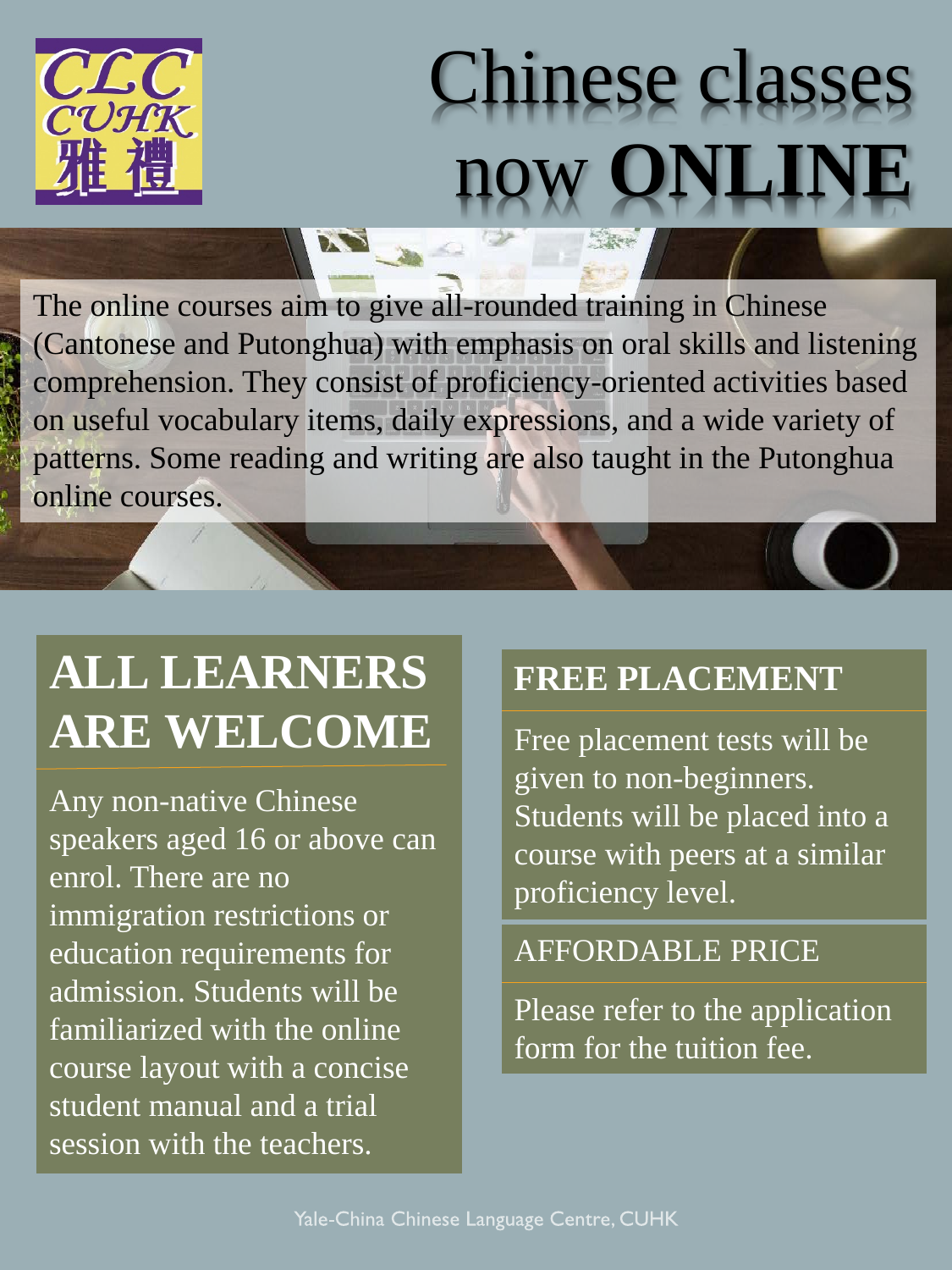#### **LEARN CANTONESE / PUTONGHUA (MANDARIN) ANYWHERE**

#### Yale-China Chinese Language Centre, CUHK

## Transcend national borders

Meet CLC's professional teachers online to learn Chinese language progressively and systematically.

Learn Cantonese or Putonghua in your office, at home, or at a place you prefer without worrying about location and traffic. Practice with learners who share a similar interest!

#### Join a course in any month

2 sessions per meeting, 2 meetings a week, 10 meetings per phase.

Around 1 month to finish 1 phase with one week's break between phases. Easy to track and progress!

#### Flexible learning

E-learning assignments will be given outside course hours.

Personalized feedback will be given by the teacher.

There is no assessment in the course. Just find your right pace to proceed!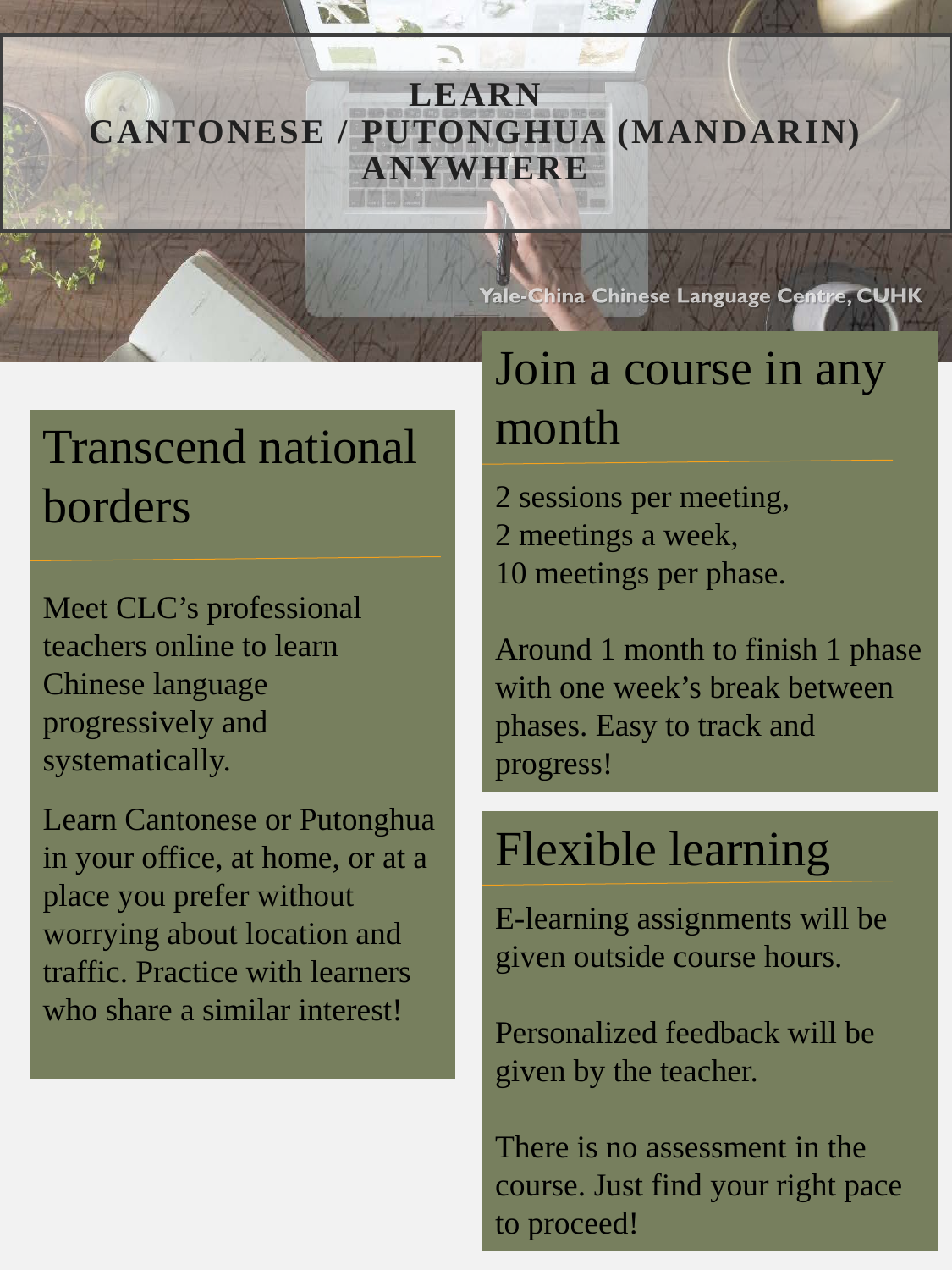### CANTONESE ONLINE **COURSES**

Yale-China Chinese Language Centre, CUHK

| <b>Levels</b>                       | For students who are                                                                                                                               | <b>Course Content</b>                                                                                                                         |
|-------------------------------------|----------------------------------------------------------------------------------------------------------------------------------------------------|-----------------------------------------------------------------------------------------------------------------------------------------------|
| Elementary<br>Cantonese<br>Online   | <b>Total Beginners</b>                                                                                                                             | Introduction of sounds & tones in<br>Cantonese; basic conversation (saying)<br>hello, counting, self-introductions, etc.)                     |
| Intermediate<br>Cantonese<br>Online | <b>Experienced Leaners</b><br>(who have a basic<br>understanding of<br>Cantonese<br>pronunciations, and know<br>a certain amount of<br>vocabulary) | Conversations centred around the topic<br>of "living in Hong Kong" (dinning,<br>making reservations, shopping, etc.)                          |
| Advanced<br>Cantonese<br>Online     | <b>Advanced Learners</b><br>(who can handle daily<br>conversations in<br>Cantonese)                                                                | Special topics according to the needs of<br>students. (work meetings, news and<br>media, presentations, Mass in the<br>Catholic Church, etc.) |

Course delivery platform: Zoom, One Drive, or other media that the teachers deem appropriate

Tuition fee (digital teaching materials included): HK\$2,200

Application fee (new students only): HK\$200 / person.

#The courses are non-award-bearing.